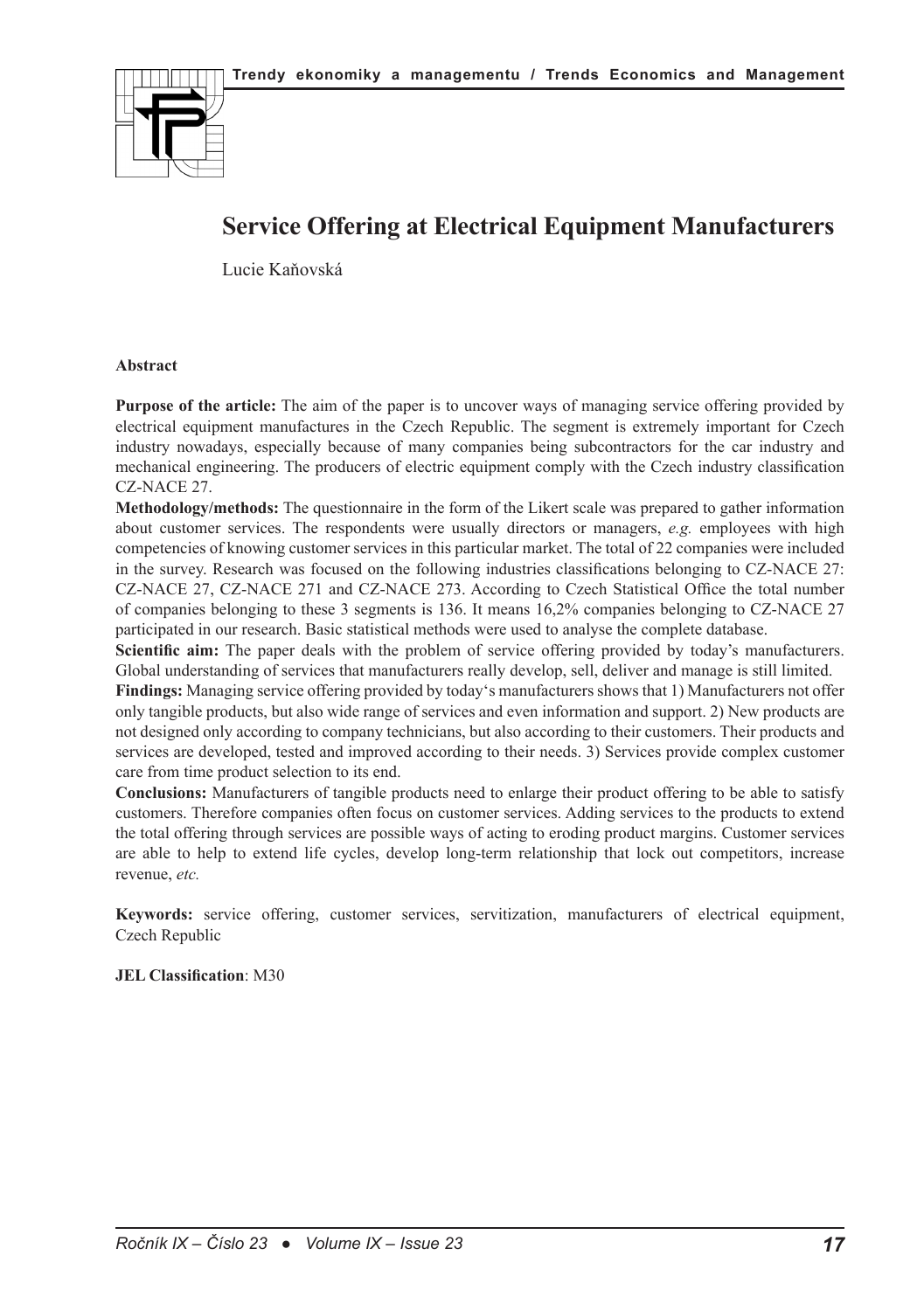# **Introduction**

Many manufactures try to be competitive through a portfolio of integrated products and services nowadays. This strategy is called service-led competitive strategy. The process fulfilling this strategy is called servitization. There are many well-known companies using this strategy (*e.g.* Rolls-Royce, Xerox or Alstom, who all suggest some form of extended maintenance, repair and overhaul contracts). The overhaul contracts could directly linked revenue generation to asset availability, reliability and performance (Baines, Lightfoot, 2013).

However, servitization is not only adding services to current products on the markets. It is potentially just viewing the manufacturer as a service provider. This service provider is willing to improve company processes through carefully chosen business model rather than product-based innovation. Then the manufacturer focuses its design and production-based competences to give widespread improvements in efficiency and effectiveness to the customer.

So, servitization is the process of transforming manufacturers to compete through services integrated with their products, a transition from production- -centric to services-centric manufacturer.

Manufacturers competing on the basis of service provision is not a new phenomenon. In the 1800s, International Harvester used services to help start their new reaping equipment among farmers in the American Midwest (Baines, Lightfoot, 2013).

The aim of the paper is to uncover ways of managing service offering provided by manufactures producing electrical equipment in the Czech Republic. This segment is very important for industry today, especially because of many companies being subcontractors for car industry and mechanical engineering. The producers of electric equipment comply with the Czech industry classification CZ-NACE 27.

## **1. Services provided by manufacturers**

There are a lot of notifications describing services in manufacturing companies, such as:

- *industrial services* (Matthyssens, Vandenbempt, 1998);
- *product-related services* (Matthyssens, Vandenbempt, 1998);
- *product-services* or *product services* (Mathieau, 2001);
- *customer services* (Richardson, 1995; Baggs, Kleiner, 1996; Leech, 1995; Leppard, Molyne-

uxe, 1994; Timm, 2001; Sterne, 2000; Bovée, Thill, 1992; Amico, Zikmund, 2001);

- *after-sale services* (Richardson, 1995; Baggs, Kleiner, 1996; Leech, 1995; Leppard, Molyneuxe, 1994; Timm, 2001; Sterne, 2000; Bovée, Thill, 1992; Amico, Zikmund, 2001);
- *customer support* (Armistead, 2001). This publication says that customer support is sometimes also called as after-sale services or customer services (Kanovska, 2009).
- *services supporting business needs* (Fischer *et al*., 2012).

This ambiguity in notifications of customer services can cause some inaccuracy in the right determination of services types. It can lead to possible misunderstandings and discrepancies.

"Customer services", one of the above-mentioned notifications, are widely use by both academics and practitioners. Customer services are everything, what agency does for satisfaction of its customers. They help to gain higher profit from sold products. Quality and customer services present strong barrier against the competition, ensure customer loyalty, differentiate product, decrease marketing costs and increase agency (Bovée, Thill, 1992).

# **2. Extension of the total offering via services**

Adding services to the products to extend the total offering through services are possible ways of acting to eroding product margins and the loss of strategic differentiation through product innovation and technological superiority (Fischer *et al.*, 2012). The extension of the total offering via services has been conceptualized in the literature through some diffeants notions, such as: 1) "servitization" (Vandermerwe, Rada, 1988), 2) "transition from products to services" (Oliva, Kallenberg, 2003), 3) "going downstream in the value chain" (Wise, Baumgartner, 1999), 4) "product-service systems" (Tukker, 2004), 5) "moving towards high-value solutions, integrated solutions and system integration" (Davies, 2004) and 6) "manufacturing / service integration" (Schmenner, 2009). These above mentioned views describing extension of total offering via services led to the concept called "service business development", which can be defined as increasing value contribution of services in the capital goods industry (Fischer *et al*., 2012).

According to Fischer *et al*. (2012), the extension of the service offerings includes the following three service categories: 1) *customer services* with the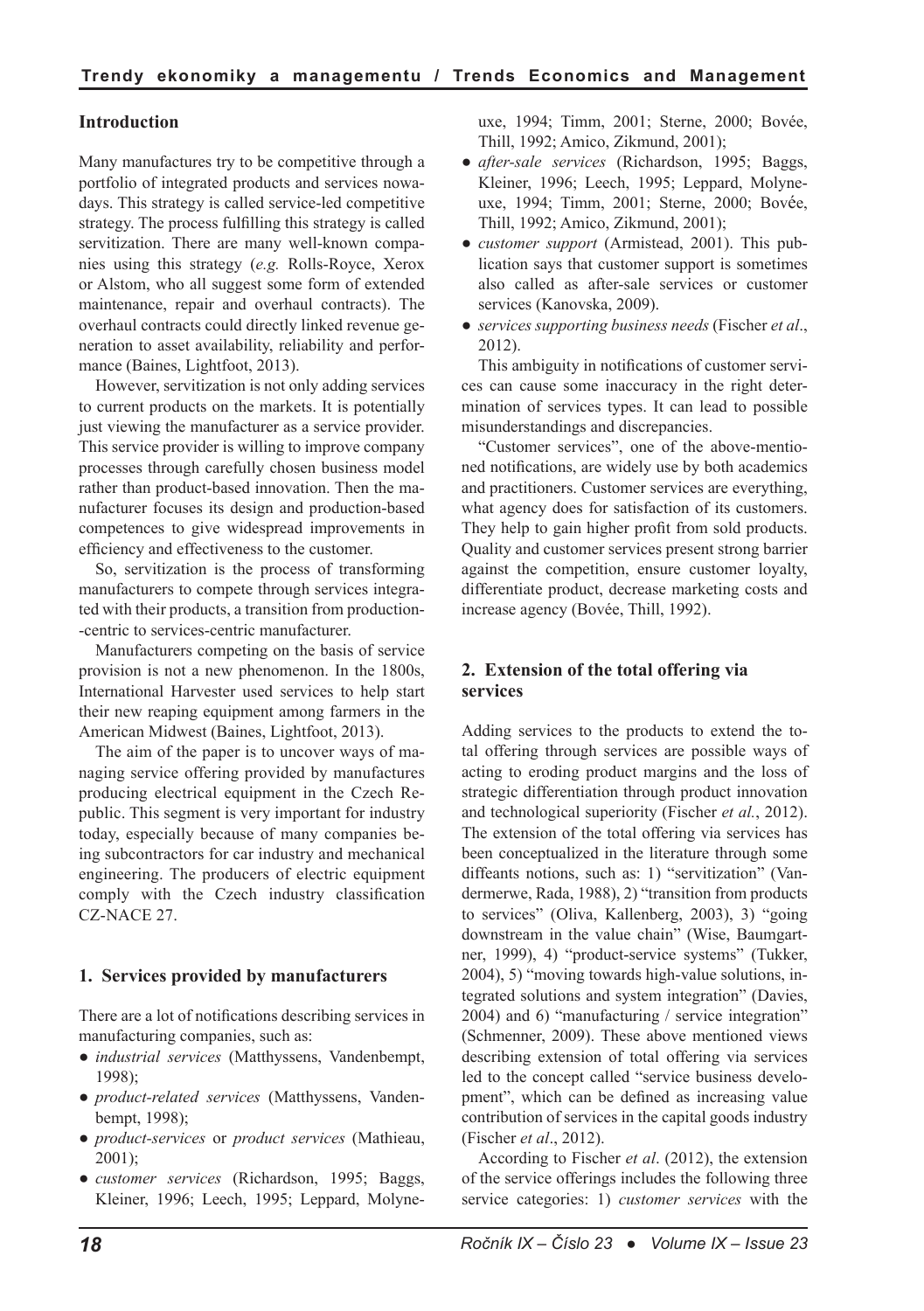goal to improve the quality of the customer relationship, 2) *product-related services* that are able to ensure the functionality of the product and 3) *services supporting business needs* which reach beyond the operational needs of the customer.

For many companies, an important first step to become available service provider is the bundling of products and services previously sold separately An usual example of this bundling is the growing shares of more extensive service level agreements, which constitute various product-oriented service elements, such as: maintenance, repair and overhaul services (Kowalkowski *et al*., 2015).

#### **3. Examples of service categories provided by manufacturers**

Services accompany products and increase their value for customers. Services can help customers to decide which product to buy. If the product is accompanied with proper services then it can be more interesting for potential buyers.

Service category "customer services" involves services related to information, delivery, billing, and documentation. The second category "product-related services" has two different types of services. The first one is called as basic services, which enable companies to react as soon as possible to product breakdowns (*e.g.* spare parts, repair, inspections and basic training). The second one is called advanced services and aims at the prevention of product breakdowns (*e.g.* preventive maintenance service, process optimization, training and maintenance contracts). The last category "service supporting business needs" involves outsourcing services, business consulting, technical consulting services, *e.g.* R&D, design and construction, feasibility studies) (Fischer *et al*., 2012).

There can be a lot of other different types of services from the above mentioned service categories in every company; the choice usually depends on company management, employees, customers, competitors, the type of business, *etc.* Today manufacturing companies provide their services in different levels, ranges and price policy. Therefore services are often seen as the place of competitive advantage. For companies it is very essential to provide the services according to customer expectations and also product descriptions. It is accepted widely that such customer services help to increase value of products.

Services in manufacturing are activities that a manufacturer can perform to complement the products it produces. All manufacturers offer services in some range, but some establish market differentiation through these, and so it can be thought of as following services-led competitive strategies.

Servitization is a term given to a transformation. It is about manufacturers increasingly offering services integrated with their products. Of these, some manufacturers choose to servitize by offering and extensive portfolio of relatively conventional services. Others move almost entirely into pure services, largely independent of their products, and provide offerings such as general consulting. Others still move to delivered advanced services, such as customer service agreement, risk and revenue sharing, rental agreement (Baines, Lightfoot, 2013).

## **4. Methodology of the research**

The aim of the paper is to uncover ways of managing service offering provided by manufactures producing electrical equipment in the Czech Republic.

For the research held in manufacturing companies, the questionnaire focusing on customer services was prepared. The questionnaire was partly used from previous researches (Kaňovská, Tomášková, 2012; Bartošek, Tomášková, 2013) and was extended by adding some new questions. The part focused on customer services included the following sections: Service Offering, Importance of Services and Service Delivery. The questionnaire involved section about Company Performance and General Questions as well. The questionnaire had Likert scale form; the range of Likert scale was from 1 (No, I don't agree) to 5 (Yes, I agree).

The section of questionnaire called Service offering was evaluated for this paper. The questions related to service offering described in the paper consists of four parts. The first one was focused on general ways of managing service offering (*e.g.* Company provides wide range of customer services. New products including services are developed, tested and improved according to customer needs. More in Table 1). The second one described how total offering provided by manufacturers is consisted of (see Table 2). The third one shows the service provider in manufacturing (see chapter 5 Finding of the research). The last one pointed out the types of services, which current manufacturers offer to their customers (see Table 3).

The respondents in the research were usually directors or managers from companies producing electric equipment in the Czech Republic. Manufacturers belonged to CZ-NACE 27 (The production of Electric Equipment): CZ-NACE 27, CZ-NACE 271 and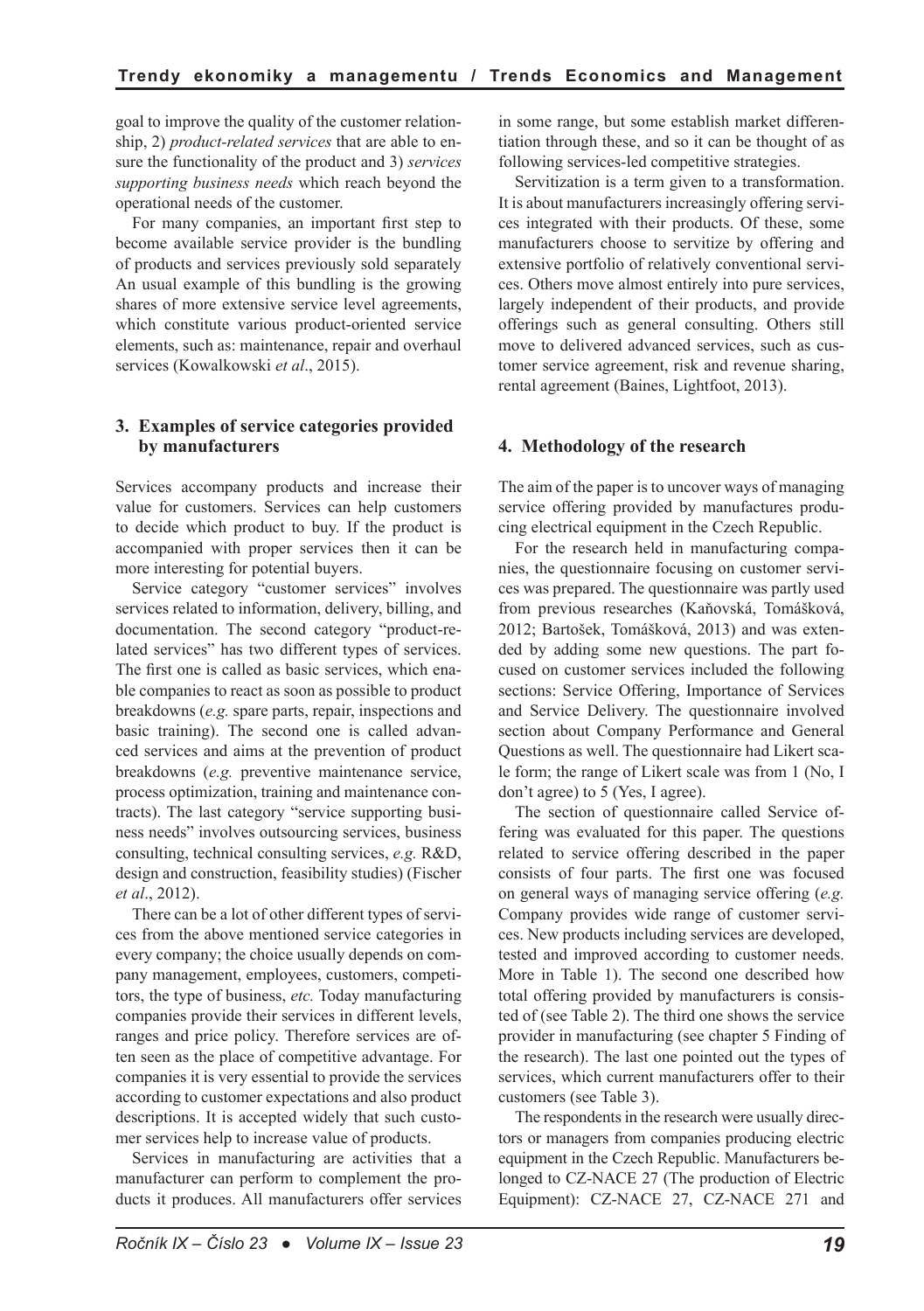| Item of questionnaire                                                                                                           | Mean value |
|---------------------------------------------------------------------------------------------------------------------------------|------------|
| Extraordinary customer services focused on speed, personal communication and price are provided for<br>so-called VIP customers. | 3.68       |
| New products including services are developed, tested and improved according to customer needs.                                 | 3.68       |
| Customer services provide complex customer care from time product selection to its end.                                         | 3.27       |
| Company provides wide range of customer services. <sup>*</sup>                                                                  | 3.15       |

*Table 1. The items with the highest mean value related to Service Offering.*

*\* More than 5 different services. Source: Author.*

| Company supply consists of:                                      | Share in $\%$ |
|------------------------------------------------------------------|---------------|
| Mostly tangible products.                                        | 29            |
| Mixture of tangible products and services.                       | 25            |
| Complex of tangible products, services, information and support. | 46            |
| Source: Author.                                                  |               |

*Table 3. The type of services.*

*Table 2. Total offering in manufacturing (share in %).*

| <b>Type of service</b>                                            | Absolute number | <b>Relative number</b> |
|-------------------------------------------------------------------|-----------------|------------------------|
| Consultancy services (e.g. technical discussion, design proposal) | 21              | 95.45%                 |
| Technical documentation                                           | 20              | 90.91%                 |
| Transport services                                                | 18              | 81.82%                 |
| Dissassembly of present product                                   | 12              | 54.55%                 |
| Installation of new product                                       | 16              | 72.73%                 |
| Customer training                                                 | 19              | 86.36%                 |
| Financial consultancy (e.g. leasing)                              | $\overline{2}$  | $9.09\%$               |
| Spare parts                                                       | 20              | 90.91%                 |
| Product Exchange                                                  | 17              | 77.27%                 |
| Extended warranty                                                 | 20              | 90.91%                 |
| Preventive maintenance service                                    | 13              | 59.09%                 |
| Technical helpdesk                                                | 20              | 90.91%                 |
| Warranty repairs and post warranty repair                         | 21              | 95.45%                 |
| On-call repairs                                                   | 10              | 45.45%                 |
| Service provision by customer and in place of installation        | 18              | 81.82%                 |
| Renovation (also upgrades)                                        | 14              | 63.64%                 |
| Remote electronic diagnostic                                      | 10              | 45.45%                 |
| "Renting" technician                                              | 11              | 50.00%                 |
| Customer agreement                                                | 9               | 40.91%                 |
| Equipment rental agreement                                        | 4               | 18.18%                 |
| Integrated solution (partnership, joint R&D)                      | 7               | 31.82%                 |

*Source:Author.*

CZ-NACE 273. This industry is a part of manufacturing industry (CZ-NACE  $10 - CZ$ -NACE 33) and has a long-time strong tradition in our country.

The total number of companies in the mentioned 3 segments (CZ-NACE 27, CZ-NACE 271 and CZ-NACE 273) is 136 according to Czech Statistical Office. Total of 22 SME were included in the research. It means 16,2% companies participated in the research. To know at least the first conclusions for better overview, basic statistical methods were used to analyse the database of results in this paper.

Using the Kompass database, filtered for the Czech Republic, made the company selection. Then the firms were contacted over the phone or by email and asked to fill in a web-based questionnaire. The complete database was analyzed by using standard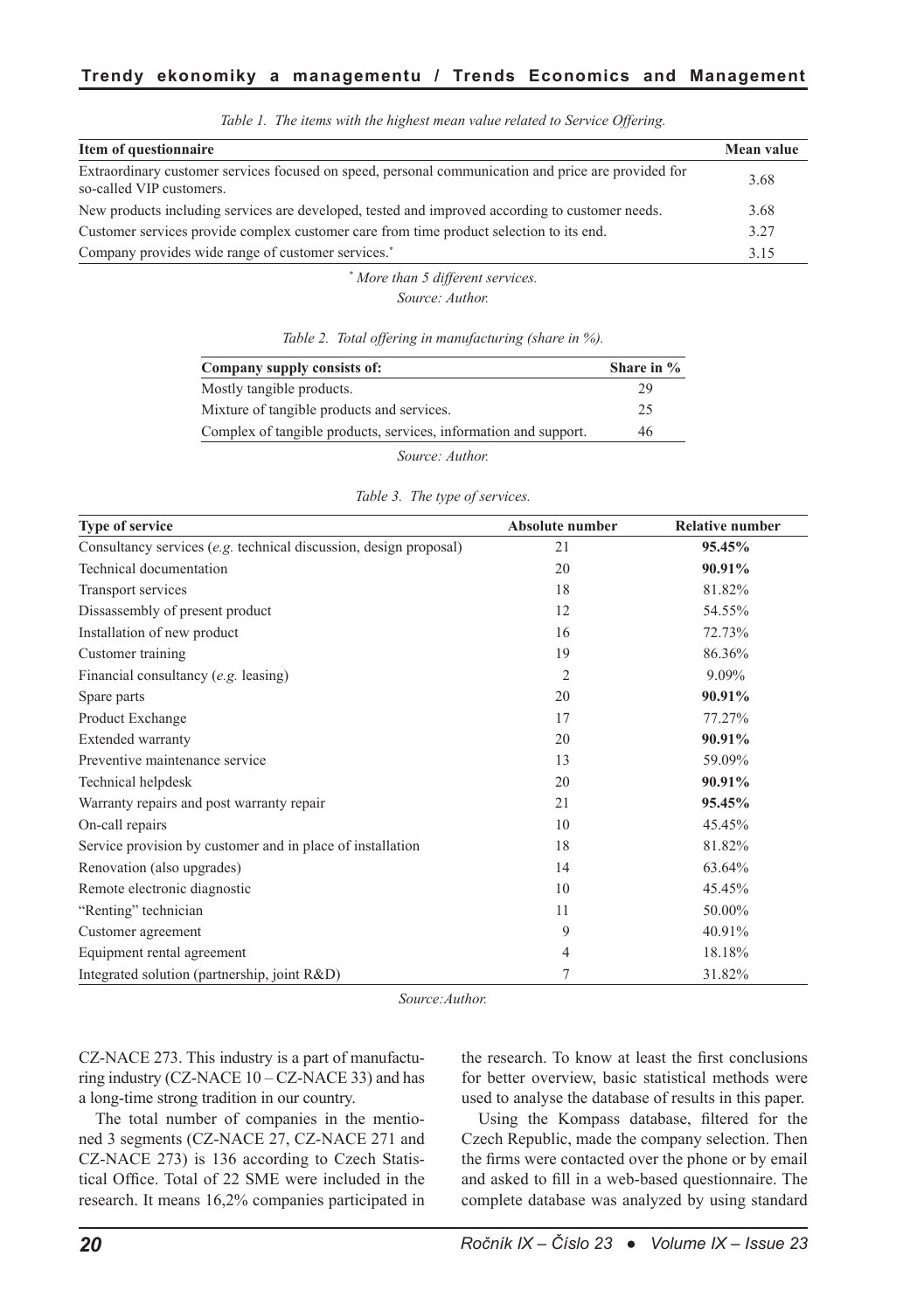statistical methods as well as other sophisticated techniques. Incomplete questionnaires were discarded. The data was collected from February to November 2014.

# **5. Findings of the research**

The aim of this paper is to find general ways in managing service offering by current manufacturers. Therefore the data from the first section of the research, called Service Offering, were used. General findings regarding to service offering can be divided in three sections. The first one is focused on some general ways of managing service offering by producers. The second one explains how the total offering provided by manufacturers is consisted of. The third one shows the service provider in manufacturing. The last indicates which services are offered to current customers in manufacturing of electric equipment.

Using basic statistical methods did the first step of processing data from the research.

Table 1 shows the most important managing ways of service offering according to their mean value. These items of questionnaire reached the highest mean value from all questions related to service offering.

According to the findings in the Table 1, we can try to uncover some possible ways of managing service offering by manufacturers. Firstly, companies provide wide range of customer services (3,15), it means at least 5 different services provided for customers. That is a good sign of understanding of the service importance in current business. The mentioned conclusion confirms that 97% of machining companies offer at least one service, 85% of the companies offer the same in the manufacturing sector (Buschak, 2014). Secondly, service offering provides complex customer care during the product life-cycle (3,27). It means another significant point showing the way of managing service offering. It is essential not to leave customers alone after buying the products, but to be close to them during whole product life-cycle. Finally, new products are offered to customers according to their needs. They are developed, tested and then also improved not only from the view of company, but also from the view of its customers (3,68). The last point focused on service offering to so-called VIP customers confirms the higher comfort of provided services (3,68). Many businessmen emphasize the maximum care about the most profitable customers.

In general, all first findings from the research mentioned in the first section show current ways of managing services. The range of Likert scale was from 1 (No, I don't agree) to 5 (yes, I agree). The average level is value 3,0.

The second section of the findings focused on creating total offering in manufacturing, indicates interesting conclusions as well. The question aims to the fact how the total offering is consisted of. Table 2 shows the findings.

Respondents perceive total offering mostly also with the respect to services. Total offering is a mixture of tangible products and services for 25% respondents. Moreover 46% respondents describe total offering as a complex of tangible products, services, information and support. This result confirms definitely high service impact to offering of producers in industry of electrical equipment in the Czech Republic. Only about one third of manufacturers confirmed that their total offering is just consisted of tangible products. Naturally, it is not enough for them in today's fierce competitive society.

The third section of findings shows service providers. Respondents confirmed that they mostly provide services; it means manufacturers, not distributors (3,25). For this area, it is always crucial to know how big is the company, who are their customers, which kind of services they need and how often. Then mentioned questions can more clearly demonstrate who is exactly service provider and why.

The last section indicates types of services, which respondents provide to their customers. The types of services are mentioned in the Table 3.

According to the findings in the Table 3, we can easily see which services are mostly involved in service offering of today's manufacturers. The most often services in electrical equipment manufacturing are: 1) consultancy services (*e.g.* technical discussion, design proposal) (95,45% of respondents), and warranty repairs and post warranty repairs (95,45% of respondents), 2) technical documentation (90,91% of respondents), spare parts (90,91% of respondents), extended warranty (90,91% of respondents) and technical helpdesk (90,91% of respondents). These mentioned services are widely offered to customers and can be perceived as the main six service types in electric equipment manufacturing in the Czech Republic. The findings show the high importance of technical background of the products. The technical consultancies, documentation, technical helpdesk, possibility of repairs or spare parts play a key role for this market and their customers. Nowadays customers have to be sure that their product is suitable for their often very unique specifications and also there is nonstop assistance for all cases of possible product failure.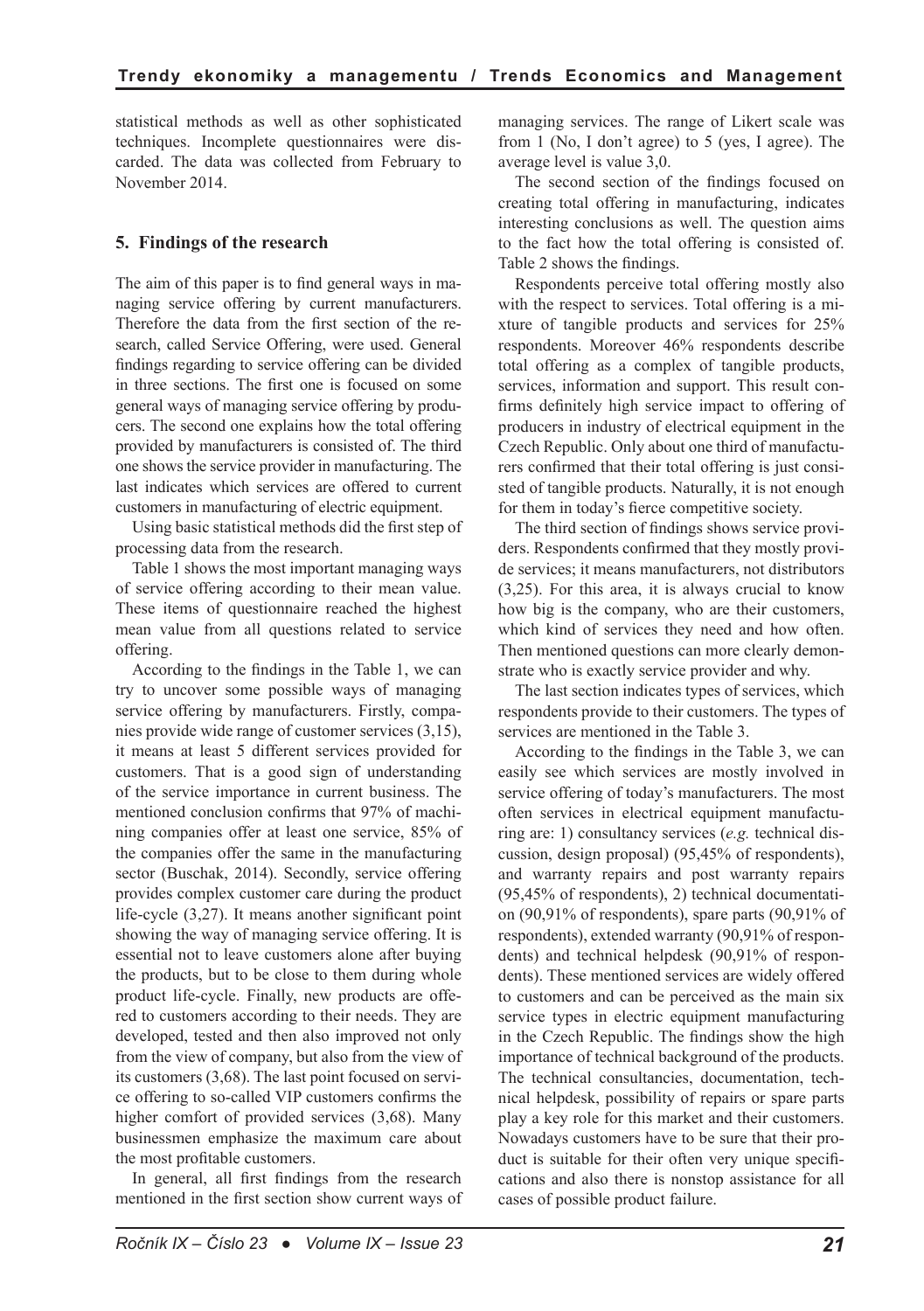Another interesting aspect can be seen from above mentioned data in Table 3. Almost one third of respondents provide integrated solutions for their customers (it is a category called services supporting business needs, more in chapter 3). The importance of integrated solutions is still increasing and helps manufacturers to maintain long-lasting relationships with their customers.

On the other hand, the lowest relative numbers have financial consultancy (*e.g.* leasing) (9,09%) and equipment rental agreement (18,18%).

To sum up, current manufacturers provide services mentioned in the chapter 3, called "Examples of service categories provided by manufacturers". Services divided into three mentioned categories, as customer service, product-related services (basic and advanced services) and service supporting business needs. The mentioned services categories are all available for today's customers on manufacturing markets.

## **6. Discussions**

The paper describes some problems of managing service offering provided by electric equipment manufacturers. This area is very exciting but still not sufficiently well described. Global understanding of services that manufacturers really develop, sell, deliver and manage is still limited. Therefore the research defining more deeply Service Offering, View of Importance of Services and Service Delivery was prepared. Producers of electric equipment in the Czech Republic held the research. Some companies participating in the research were also large multinational companies with the high respect to services.

In fact, these findings are the beginning of future work. It could be seen as introduction to the future extensive study of perception customer services provided by producers of electric equipment. Basic statistical methods were used to analyse the database of results in this paper. This aspect could be evaluated as the limitation of this paper. However, this first step in the process of evaluation of findings is essential for future progress. It is important to know some ways of managing service offering in manufacturing to have better overview for future work.

Next intention is to evaluate properly all parts of questionnaire by using more sophisticated statistical methods and compare the data from many different views to know more about service strategies provided by current manufacturers during next months.

Most important findings show some possible ways of managing service offering and confirm the significant interest of manufacturing companies for services. Manufacturers not offer only tangible products, but also wide range of services and even information and support. This is the major step in the process of servitization of manufacturers. To be able to add a couple of services to products is the necessity today. Moreover, new products are not designed only according to company technicians, but also according to their customers. Their products and services are developed, tested and improved according to their needs. Finally, services provide complex customer care from product selection to its end. All the mentioned aspects show some principles of managing service offering in general view. Manufacturers have to manage service offering to be able to survive on the market and also be profitable.

# **7. Conclusions**

Many manufacturers often build their competitive strategies on adding services to their total offering. Therefore the challenge is to understand the problem of services deeply. Well-managed services can help to enhance the power of current companies.

The paper is focused on service offering of today's electric equipment manufacturers in the Czech Republic. Service offering could be seen as an important starting point for the managing and evaluating services from the view of the company and also from the view of the customers.

Providing innovative combinations of products and services suggests that companies develop, manufacture and provide products; develop and deliver services; integrate and combine products and services creatively for tailor-made solutions. Such as combination leads to the high-value unified responses to the needs of customers (Davies *et al.*, 2007).